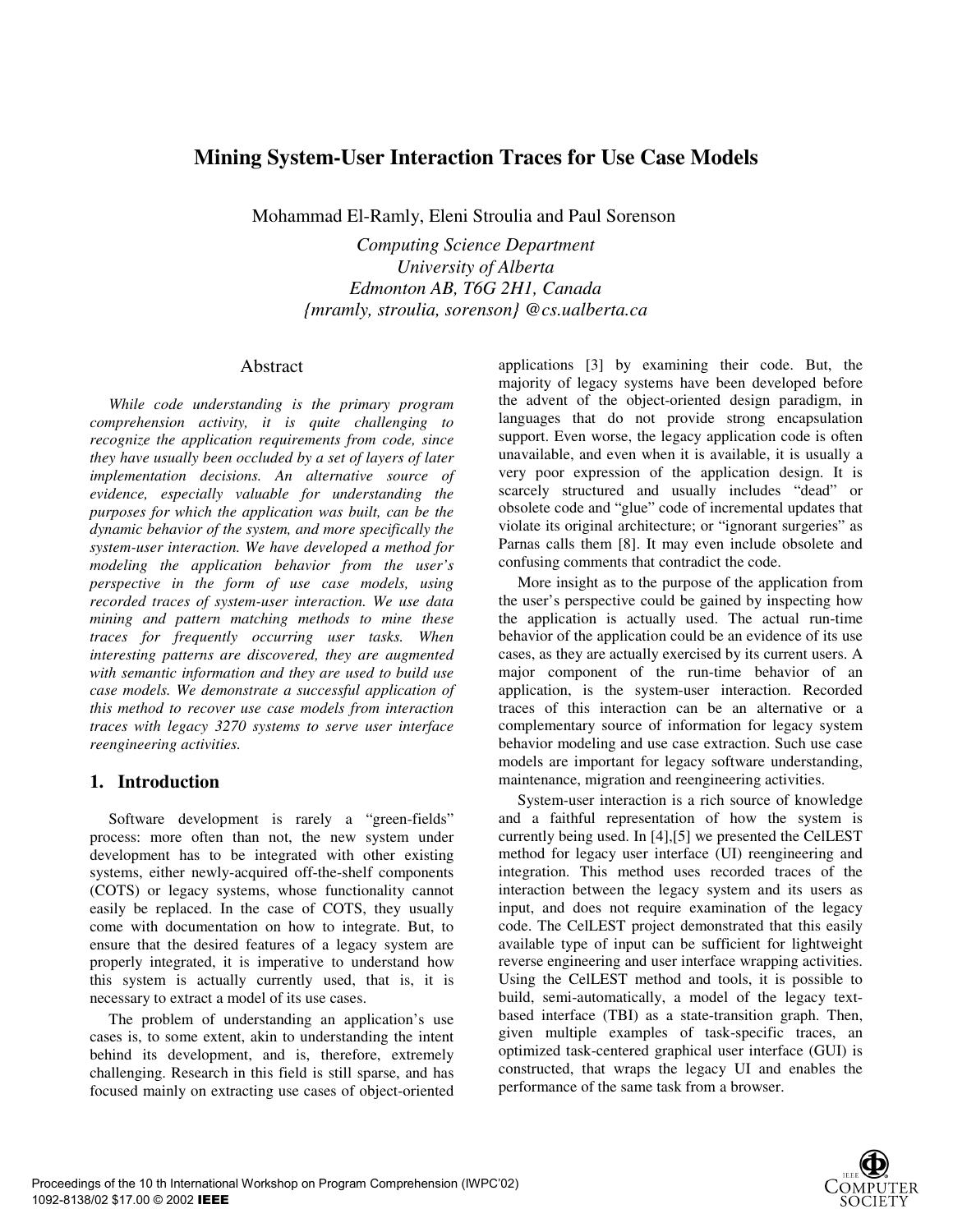In this paper we discuss how the CelLEST method can be further automated by discovering the use case models, needed for the GUI construction, from the interaction traces. We use knowledge discovery and pattern searching algorithms to search for frequently occurring patterns in the traces. These patterns are expected to correspond to the tasks of most interest to the legacy system user. An expert user can review them and accept them, reject them or request a modification to the discovery task parameters to look for more or different patterns. Then, the discovered patterns are annotated with the semantic information needed for the CelLEST GUI construction step, regarding the information exchange that occurs between the application and the user on each legacy system screen. Each legacy screen is a manifestation of an internal behavioral state of the legacy system that allows the user a specific set of inputs, offers him a set of outputs, and allows him to perform transitions to any of a limited set of other screens. An instance of a screen is called a "screen snapshot" or simply "snapshot".

The primary goal of this work is to further automate the CelLEST UI reengineering method and minimize the human effort needed in the process, i.e. eliminate the collection of task-specific traces. However, our long-term objective is to develop a general process for use case discovery from system-user interaction traces in support of tasks such as program comprehension, building UIs for new applications that are consistent with the user conceptual models, documenting interactive systems, and building help or user support systems [9].

After this introduction, section 2 briefly describes the CelLEST UI reengineering method. Section 3 discusses an example system-user interaction trace and Section 4 discusses an example use case model. Section 5 presents the use case pattern discovery process and algorithm. Section 6 reports the results of an experiment using this method. Finally, Section 7 provides a summary of our work and highlights future work directions.

## **2. The CelLEST Process for User Interface Reengineering**

The CelLEST UI reengineering method is applicable when the reengineering objective is to provide a more usable GUI to current legacy services, or to make them available through the Web. Consider for example the problem of building an easy-to-use task-centered Webinterface for the reservation system of a hotel that runs on a mainframe, to allow reservations from the web, or integrating the front-ends of the claim systems of different insurance companies after their merger. The method assumes that it is not necessary to reengineer the underlying legacy application or modify its capabilities, or change the underlying platform on which it runs; hence, full-scale reverse engineering and code comprehension is not needed.

While the current industrial practices can accomplish the task above, they are mostly manual, time-consuming and potentially error prone. The CelLEST project aims to apply artificial intelligence methods to increase the automation of this process.

The CelLEST method consists of two phases. In its reverse engineering phase, the *LEgacy Navigation Domain Identifier* (LeNDI) prototype [4] is used to produce a behavioral model of the legacy system using traces of its current use. For legacy systems that use a block-mode data transfer protocol between the system and its user terminals, such as IBM 3270, a trace is a sequence of screen snapshots interleaved with the user actions performed in response to receiving the snapshots on his terminal. The behavioral model produced is represented as a state-transition graph. Each node of the graph corresponds to a distinct screen of the legacy interface. The graph nodes are identified by clustering similar screen snapshots together. To that end, we have developed a supervised clustering algorithm that clusters snapshots based on the similarity of the keywords they contain and their layout. Then a decision tree can be induced to classify new snapshots, that is, to recognize the interface screen of which they are an instance. Each edge of the graph corresponds to a possible user action, that is, a sequence of cursor movements and keystrokes on a particular screen that causes a transition to another screen.

After an expert user has reviewed and validated the legacy UI model, the process of analyzing task-specific navigation plans and constructing new interfaces to wrap these tasks can start. Each set of task-specific traces represents multiple executions of a single user task. The corresponding user task is modeled with the aid of some user input to identify the information exchange that takes place between the user and the legacy application during the task. The CelLEST test-bed for the forward engineering phase is a prototype tool called Mathaino [5]. Mathaino constructs an abstract specification of a GUI for the modeled task, which is subsequently "translated" to a platform-specific task-centered GUI implementation.

Figure 1 diagrammatically depicts the CelLEST approach to legacy UI migration. A task-centered GUI can combine the functionality of several legacy screens, related to one task in one GUI unit, e.g. a tabbed pane or a form. The new GUI drives the execution of user tasks through the legacy system using the state-transition graph and an API to the data transfer protocol used. This approach can be extended to integrate several legacy systems' front-ends in one GUI. Throughout the process, an expert user of the legacy system can review and inspect the constructed models through a visualization interface.

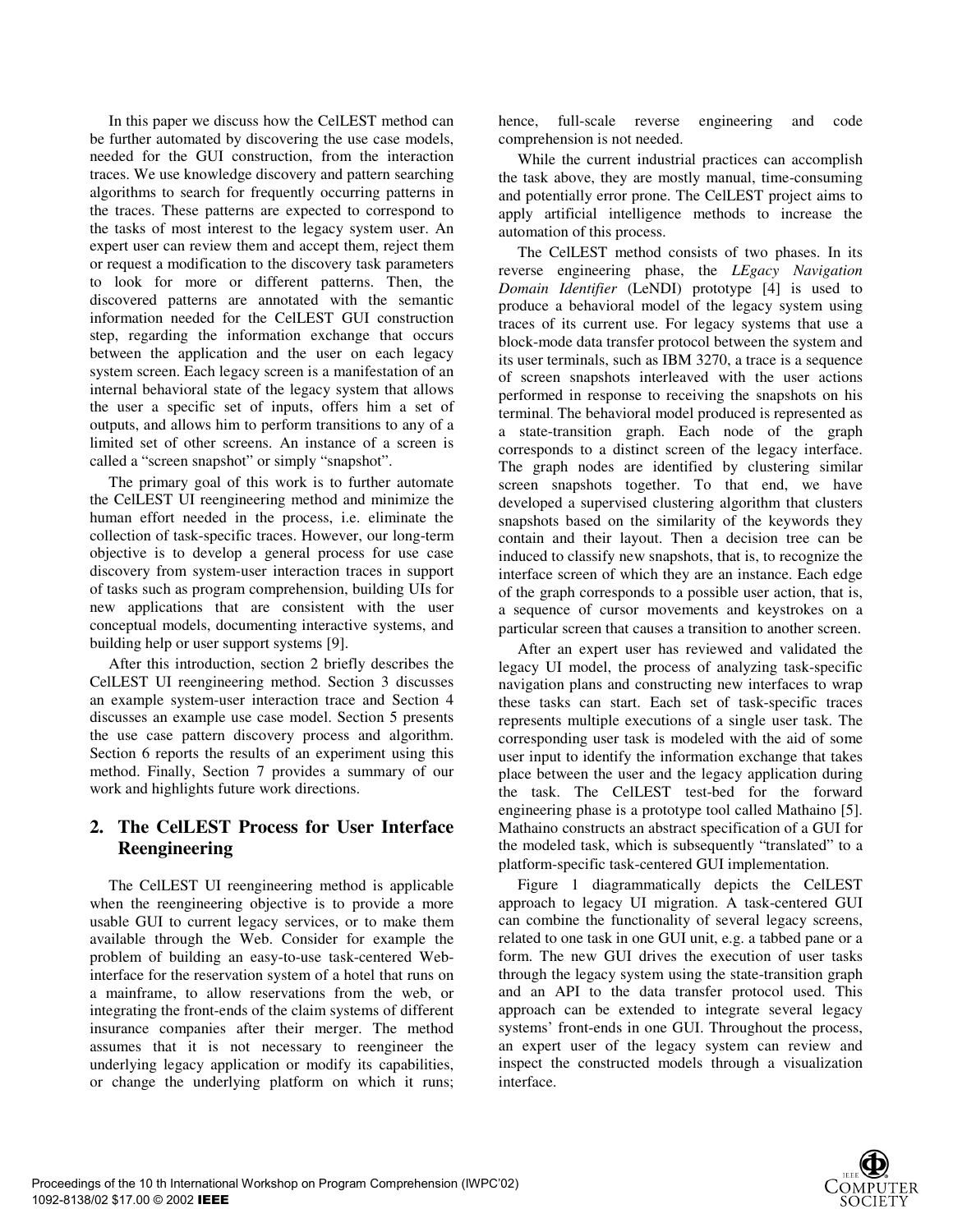

**Figure 1: The CelLEST approach to legacy user interface migration.**

The CelLEST UI reengineering method is powerful in that it constructs a high-level model of the interaction behavior between the legacy system and its users. Traditional UI reengineering approaches analyze the legacy code to detect GUI widgets or text-based interface code to replace them by functionally similar widgets or code in new platforms. Instead of replicating the same interaction with different widgets in new platforms, the CelLEST method encapsulates interesting behavioral segments of the legacy interface into new UI front-ends on different platforms with fundamentally different widget toolkits, such as WAP devices for example [5].

In this paper, we describe how patterns of frequent user tasks can be discovered automatically by applying data mining techniques to interaction traces, and hence eliminating the need to collect task-specific traces. A draft use case model is inferred for each pattern and then enriched with the semantic information required for the CelLEST forward engineering phase.

## **3. An Example System-User Interaction Trace**

A trace of a user's interaction with the public online Library of Congress Information System (LOCIS) (IP: 140.147.254.3 or locis.loc.gov) through an IBM 3270 connection was recorded while a user was retrieving detailed information about some pieces of federal legislation. The user started by making the necessary menu selections to open the relevant library catalog. Then he repeated two information retrieval tasks for several times. Figure 2.a shows 20 consecutive screen snapshots of this trace with the keystrokes that occurred on each of them. The snapshots in solid-line represent a complete instance of one of the two information retrieval tasks. In this scenario, the user issued a *browse* command with some keyword(s) to browse the relevant part of the library catalog file. Then he issued a *retrieve* command to retrieve a subset of the catalog items. Finally the user displayed brief information about the items in this set using the *display* command and selected some items to display their full or partial information, e.g. the full legislation, its abstract, its list of sponsors, its official title, etc., by typing a *display item* command and then a display option. The actual LOCIS trace that was given as input to LeNDI was 454 snapshots long. LeNDI built a corresponding state-transition graph. Figure 2.b shows the part of this graph corresponding to the trace segment in Figure 2.a. The left top corner of every screen contains its ID, as given by LeNDI. Labels on the edges are the user action (command) models inferred.

## **4. An Example Use Case Model**

A use case describes a sequence of interactions (activities) between a system and an external "actor" that results in the actor accomplishing a task that provides benefit to someone. The actor can be the application user, another software application, a piece of hardware, or some other entity that interacts with the system to achieve some goal [10].

Provided that enough instances of the task shown in Figure 2.a appear in the traces recorded from the legacy application and that they meet some user-defined criterion for what constitutes "sufficiently interesting" patterns, our method can discover that these instances represent a candidate use case model. The pattern corresponding to the task instance shown in Figure 2.a and all similar ones is  $4^{+}$ -5-6<sup>+</sup>-7<sup>+</sup>-8<sup>+</sup>-9, where + is one or more. In section 6, we explain in details how this pattern was discovered from the input traces. After review by an expert, it was concluded that this pattern is a real use case.

The use case pattern is then enriched with the relevant action models and finally augmented with the semantic information necessary for the subsequent phase of the process. The Mathaino prototype in the forward engineering phase of CelLEST requires that the information exchange between the user and the application on each screen is specified, i.e. the user inputs to the system and the system outputs displayed to the user. A suitable standard notation can be used to represent the resulting use case model.

Figure 3 shows the enriched use case pattern for the task of Figure 2.a, a textual description of the corresponding use case model and a graphical representation of this model using activity diagrams, which are part of the UML toolkit [7].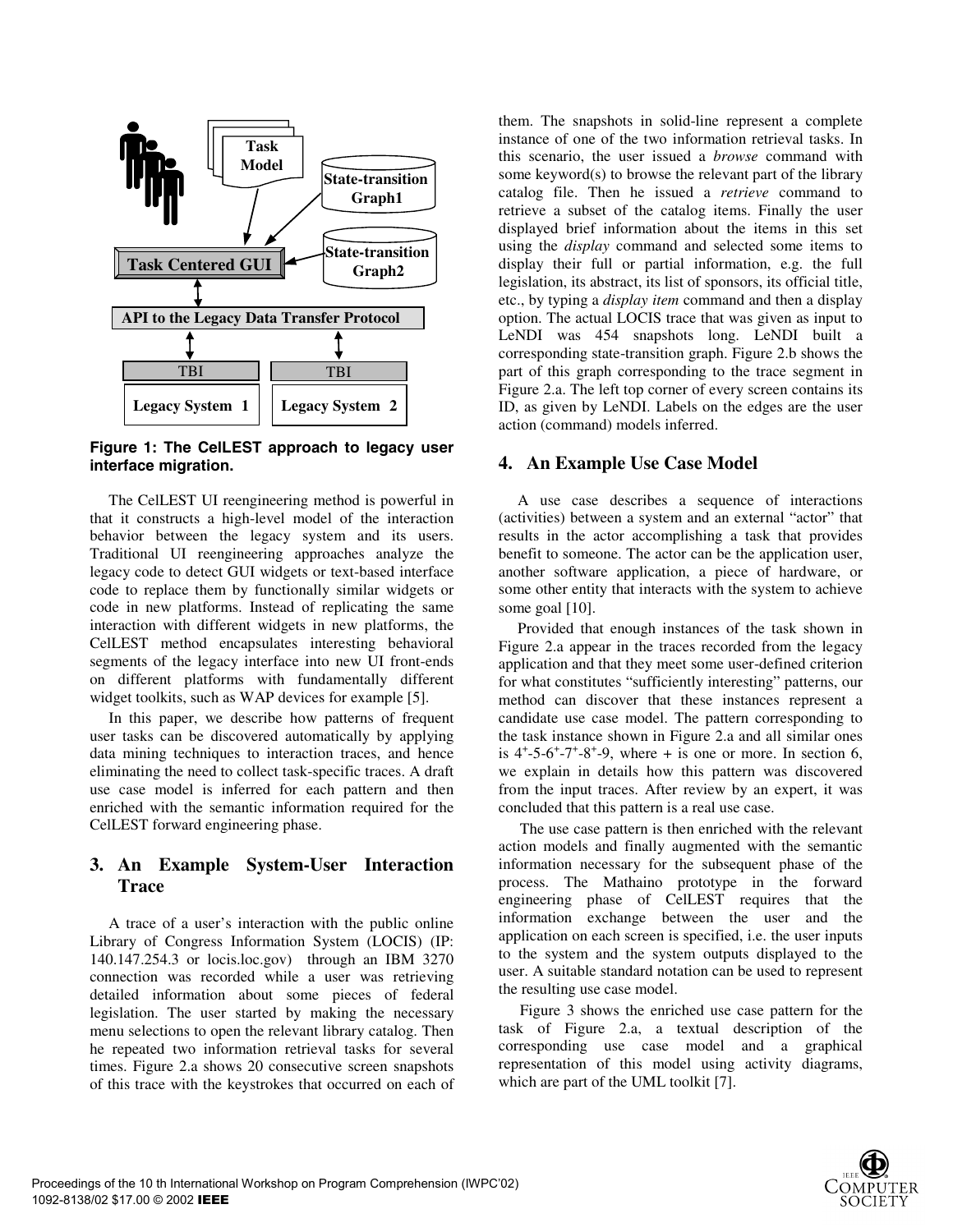

(a) A part of the LOCIS trace used in the example. (b) The corresponding portion of the state-transition graph. \* means a mandatory argument, [\*] is an optional argument and @E means Enter key.

### **Figure 2: An example trace of user interaction with the Library of Congress Information System.**

### **5. Use Case Discovery**

Sequential pattern mining is an important problem that has received a lot of attention by the knowledge discovery in databases (KDD) community. Many algorithms and tools have been developed, and it is now possible to mine massive amounts of sequential data to discover new, interesting and non trivial knowledge. For example, one can mine the Web access log files collected by Web servers for user access patterns, a process known as Web usage mining [6].

Mining legacy system-user interaction traces for recurrent patterns of user activity, corresponding to use cases, is similar to mining episodes in sequences. To tackle this problem, five issues need to be addressed:

- 1. Constructing an appropriate representation syntax of the input traces: the syntax has to be compact, so as to enable the representation of long traces;
- 2. Defining a criterion for what constitutes sufficient evidence for a pattern in the traces: the criterion has to discriminate among spurious frequent occurrences and "real" tasks:
- 3. Extracting the patterns that fulfill the criterion;
- 4. Verifying or modifying the results of the extraction process through user feedback; and
- 5. Building use case models for the extracted patterns.

In the next few sections, we present how each of these five issues is addressed by our method.

## **5.1 Preprocessing**

An interaction trace is initially represented as a sequence of snapshots, represented by integers. Each integer is the ID of the screen, of which the snapshot is an instance, according to the classifier constructed by LeNDI. Let's denote this representation as *R0*. *R0* often contains repetitions, resulting from accessing many instances of the same screen consecutively, such as for example, browsing many pages of a library catalog. These repetitions may result in missing some important patterns, if pattern discovery is performed on traces in *R0* format. For example the trace segment 4-5-6-6-6-6-6-6-7-7 in Figure 4 below will not be counted as an instance of the pattern 4-5-6-7 unless we allow an error of at least five insertions (irrelevant noise screens) in the instances of the patterns discovered.

To address this problem, traces are encoded using the run-length encoding algorithm, which replaces immediate repetitions with a count followed by the item being repeated. We denote this representation of the trace as *R1*. Figure 4 shows *R0* and *R1* representations of the trace segment of Figure 2.a.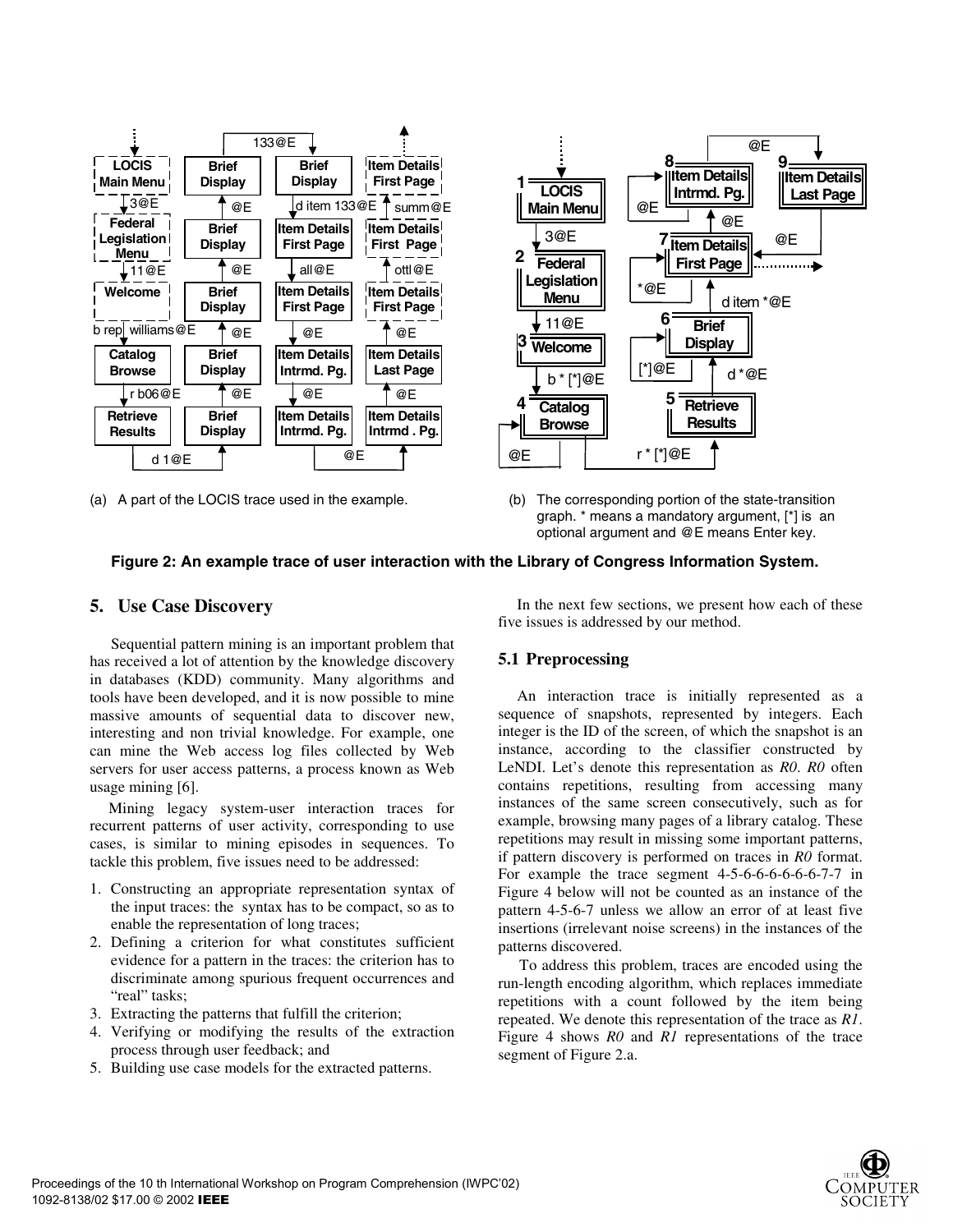

(a) A use case pattern for an information retrieval task for a federal legislation from LOCIS, augmented with action locations. @ ?, 67 means that the user action occurs on the screen snapshot at unspecified row and column 67.

\_\_\_\_\_\_\_\_\_\_\_\_\_\_\_\_\_\_\_\_\_\_\_\_\_\_\_\_\_\_\_\_\_\_\_\_\_\_\_\_\_\_\_\_\_\_\_\_\_\_\_\_\_\_\_\_\_\_\_\_\_\_\_\_\_\_\_\_\_\_\_\_\_\_\_\_\_\_\_\_\_\_\_\_

**Use case name:** Retrieving Information on a Federal Legislation

**Participating actor:** LOCIS User

**Entry condition:** The user issues a *browse* command to LOCIS

- **Flow of events:** 1- Turn the catalog pages until the relevant page.
	- 2- Issue a *retrieve* command to construct a results set for the chosen catalog entry.
	- 3- Display the results set and turn its pages until the required item is found.
	- 4- Issue a *display item* command.
	- 5- Specify a display option.
	- 6- Display the item details.
	- 7- Repeat steps 5 and 6 till retrieving the right details

**Exit condition:** The user retrieves the required information about the federal legislation of interest.

#### (b) A textual description of the use case.

\_\_\_\_\_\_\_\_\_\_\_\_\_\_\_\_\_\_\_\_\_\_\_\_\_\_\_\_\_\_\_\_\_\_\_\_\_\_\_\_\_\_\_\_\_\_\_\_\_\_\_\_\_\_\_\_\_\_\_\_\_\_\_\_\_\_\_\_\_\_\_\_\_\_\_\_\_\_\_\_\_\_\_\_



(c) The corresponding activity diagram.

#### **Figure 3: An example use case pattern and the corresponding textual and UML models.**

*R0* **: 1-2-3-4-5-6-6-6-6-6-6-7-7-8-8-8-9-7-7-7**

*R1* **: 1-2-3-4-5-**(6)**6-**(2)**7-**(3)**8-9-**(3)**7**

#### **Figure 4: Preprocessing interaction traces.**

#### **5.2 Pattern Qualification Criterion**

A common problem in KDD research is the discovery of a large number of patterns, many of which are simply spurious frequent occurrences and thus not interesting. This makes it difficult to comprehend them and distinguish from them the actual patterns of interest. So,

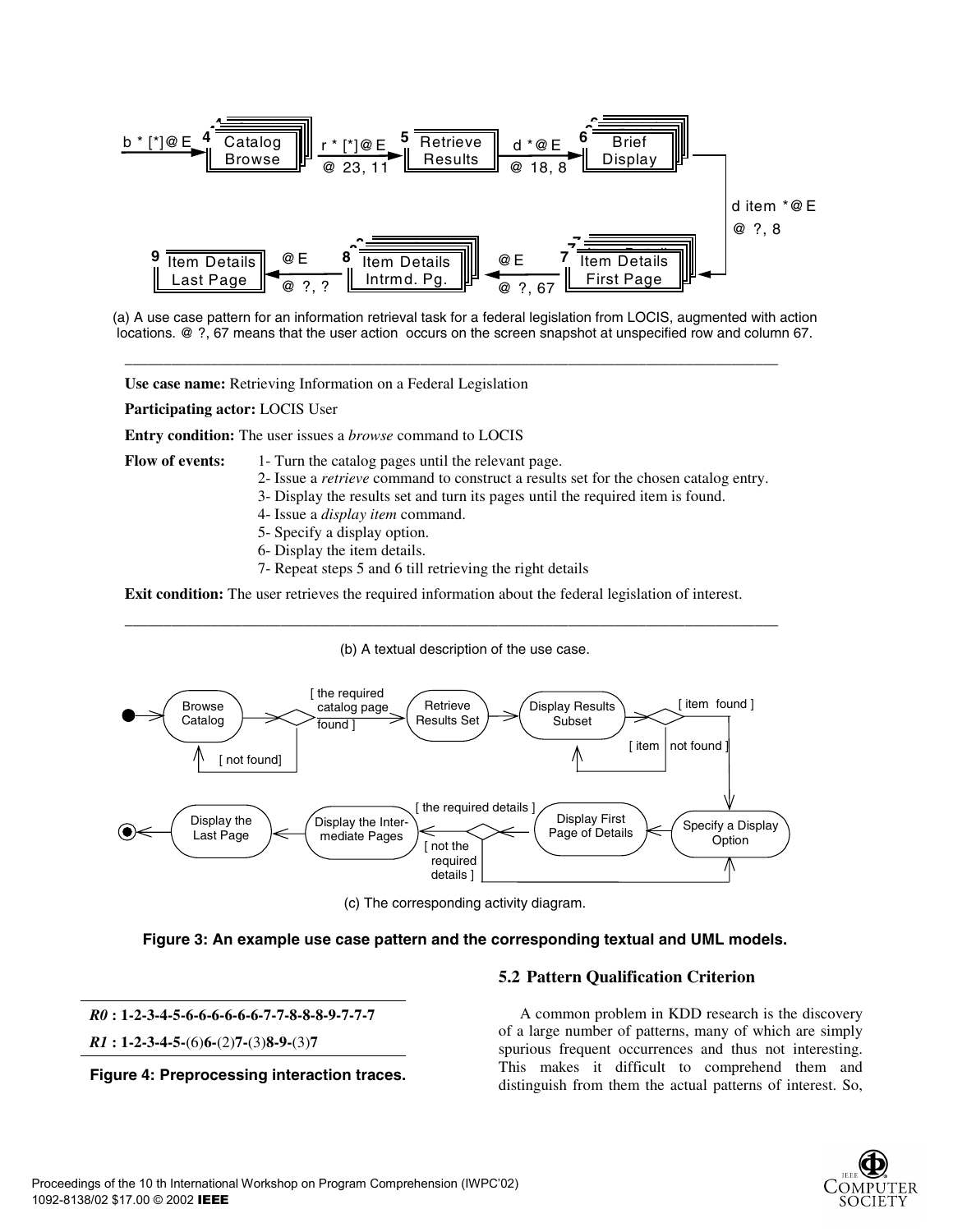before pattern extraction, one needs to define the criterion of interesting patterns to focus the discovery process and reduce the retrieval of insignificant patterns.

We define this criterion in terms of four elements: the minimum pattern length (*minL*), the maximum pattern length (*maxL*), the minimum number of occurrences (also called frequency and support) of the pattern (*minFreq*) and the pattern *Score*. The default values for *minL*, *minFreq* and *Score* are 2, 2 and 1 respectively. If *maxL* is unspecified, then the algorithm discovers the longest possible patterns that meet the other conditions of the criterion. In our work, we adopted a simple scoring function for pattern evaluation aiming at balancing the weight of the pattern length with the weight of the pattern frequency. Our experiments showed that this function is adequate for our purposes. The function has two forms: one for exact patterns and another for approximate patterns with insertion errors. An exact pattern is one whose instances are all identical. An approximate pattern with insertion errors is one whose instances share an ordered sequence of IDs while each instance may contain up to a user defined number of extra screens.

1. For an exact pattern of length *pattL* and frequency *pattF*, the scoring function is:

 $Score = log2$  ( $pathE$ ) \*  $log2$  ( $pathF$ )

2. For an approximate pattern, let the minimum length of any instance of this pattern be *pattL* and the pattern frequency be *pattF* and assume that the average number of insertion errors per instance is *avIns*. Then, the scoring function is:

$$
Score = \log 2 (pathL) * \log 2 (pathF) * Density
$$
  

$$
Density = pathL / (pathL + avIns)
$$

According to this function a pattern of length 4 and frequency 10 will have a *Score* equal to a pattern of length 10 and frequency 4, if they have the same density.

## **5.3 Pattern Extraction**

We used a simplified variant of the Seq-R&G algorithm [2] to extract maximal exact use case patterns from interaction traces. A maximal pattern is a pattern that is not a sub-pattern of any other pattern with the same frequency.

To avoid an exhaustive search of all possible patterns of all lengths, the algorithm uses a popular idea in KDD literature. The idea is that a long pattern cannot meet the minimum frequency constraint unless its sub-patterns meet this constraint. To apply this, we can start by discovering patterns of length *minL* first using exhaustive search, then combining the ones that meet the *minFreq* constraint to construct patterns of length *minL*+1, thus avoiding an exhaustive search for the later. However, we

still have to count the instances of each constructed *minL*+1 long pattern in the input traces to see which ones meet the *minFreq* constraint. Then, the qualified patterns of length *minL*+1 are used to construct patterns of length *minL*+2. This process is repeated until the qualified patterns of length *maxL* are discovered or until no more qualified patterns can be discovered.

Figure 5 shows the algorithm used. It starts by loading the desired traces from the database and asking the user for the parameters *minL*, *maxL*, *minFreq* and *Score* of the criterion for defining interesting patterns. Steps 4 and 5 create a candidate and a potential pattern lists. The first is used to store the patterns already discovered and the second is used to store the patterns currently under examination that do not meet the qualification criterion yet. Step 6 sets a window for scanning the traces, whose initial length is set to the defined minimum length, i.e. *winLen* = *minL*. Step 7 divides all the traces into segments of length *minL* by moving the window along each trace, sliding one item at time. For example if *winLen* = 3, the trace {3-4-5-6-3-6} will be divided into the subsequences {3-4-5}, {4-5-6}, {5-6-3} and {6-3-6}. Step 8 stores the segments that meet the criterion of interesting patterns in the candidate pattern list. Step 9 is repeated as long as there are more potential patterns whose lengths are less than *maxL*. In steps 9.a and 9.b, a new potential pattern list is constructed from the existing candidate patterns of length *winLen.* This is done by examining patterns in a pair-wise fashion. For every pair of patterns *i* and *j* of length *winLen*, if the suffix of pattern *i* (its last *winLen*–1 IDs) matches the prefix of pattern *j* (its first *winLen*–1 IDs), then a new potential pattern of length *winLen*+1 is formed. This is done by concatenating the first ID in pattern *i* to the beginning of pattern *j*. Step 9.c increments *winLen* by 1 for the next iteration. Step 9.d counts the number of occurrences of every new potential pattern in all traces under analysis. Step 9.e evaluates every potential pattern according to the user's criterion and removes unqualified patterns. Step 9.f breaks the loop if no new patterns were discovered in the current iteration. Step 9.g copies the qualified patterns to the candidate pattern list. When there is no more potential patterns, step 10 removes non-maximal patterns from the candidate pattern list. Finally, step 11 presents to the user all the extracted patterns ordered by length, frequency or score.

## **5.4 User Feedback and Post-processing**

Once all the maximal patterns have been identified, one can change the pattern selection criterion to narrow or widen the results set if he feels that too little or too many patterns were retrieved. An implementation of the Shift-OR algorithm [1] is used to retrieve the instances of a discovered pattern to verify that they correspond fully or partially to a real use case.

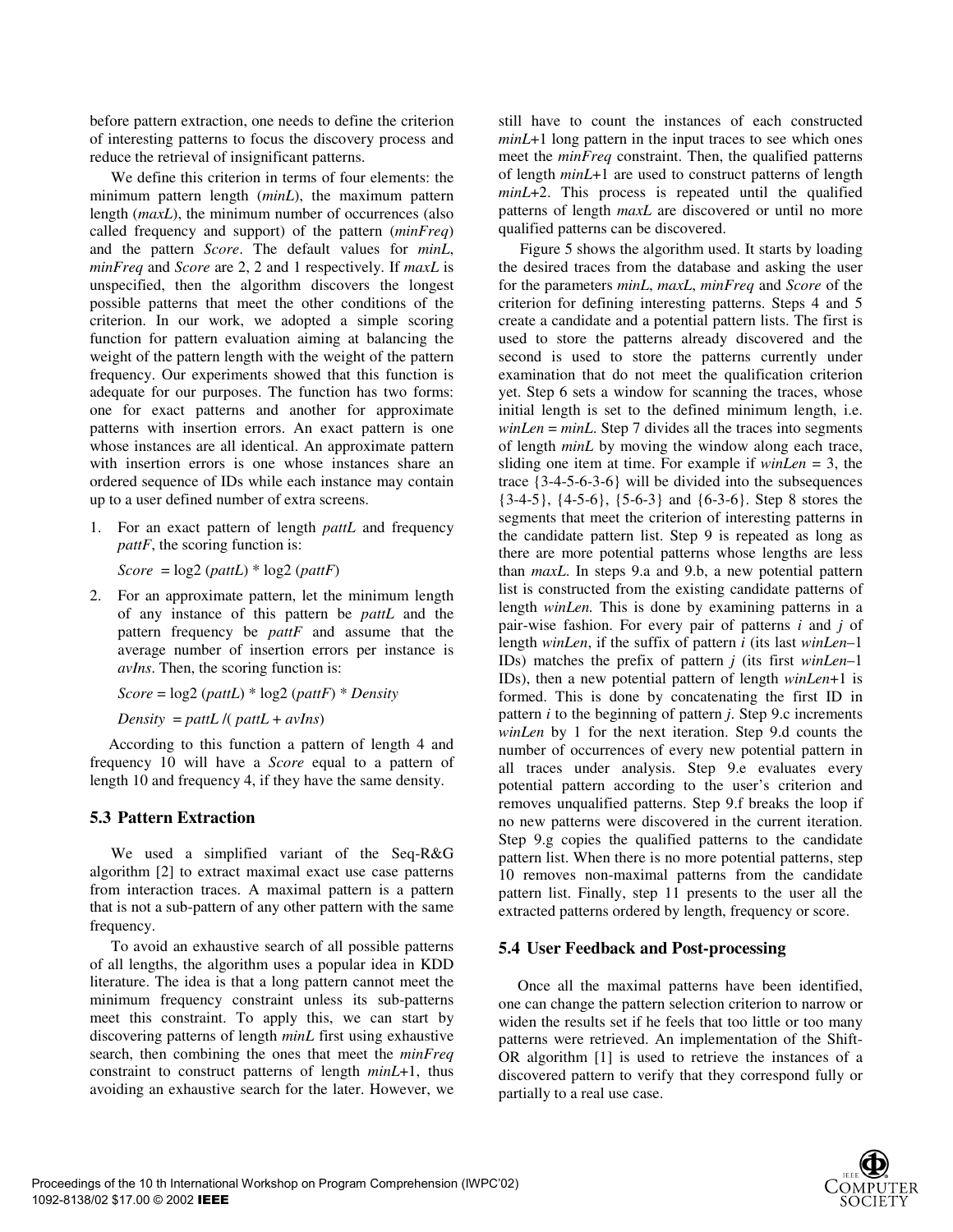- 1. Load *N* traces of length  $trL_i$  where  $1 \le i \le N$  from the trace database
- 2. Read the four parameters *minL*, *maxL*, *minFreq* and *Score* from the user
- 3. Evaluation criterion *EvCriterion =* new Criterion (*minL*, *maxL*, *minFreq*, *Score*)
- 4. *candidatePatternList* = new PatternList ()
- 5. *potentialPatternList* = new PatternList ()
- 6. Initial window Length *winLen= minL*
- 7. For  $(i = 1; i \leq N; i++)$

Break *trace<sub>i</sub>* into *trL<sub>i</sub>* – *winLen* + 1 segments using a sliding window of length *winLen* 

- 8. Store segments that meet *EvCriterion* in *candidatePatternList.*
- 9. while (*winLen* < *maxL*) {
	- a. Empty *potentialPatternList*
	- b. For every *pattern<sub>i</sub>* and *pattern<sub>i</sub>*  $\in$  *candidatePatternList* which are of length *winLen* { If suffix<sub>*winLen*-1</sub> (*pattern<sub>i</sub>*) == prefix  $_{winLen-1}$  (*pattern<sub>i</sub>*) {
		- Construct *newPattern* = first ID of *pattern<sub>i</sub>* + *pattern<sub>i</sub>* Add *newPattern* to *potentialPatternList* }
		-
	- } c. *winLen* ++
	- d. For  $(i = 1; i \leq N; i++)$  {

Break *trace<sub>i</sub>* into  $trL_i$  – winLen + 1 segments using a sliding window of length *winLen*  $For (j = 1; j \le trL<sub>i</sub> - winLen + 1; j++)$ If *segmentj* is in *potentialPatternList* increment its counter by 1

 $\_$  ,  $\_$  ,  $\_$  ,  $\_$  ,  $\_$  ,  $\_$  ,  $\_$  ,  $\_$  ,  $\_$  ,  $\_$  ,  $\_$  ,  $\_$  ,  $\_$  ,  $\_$  ,  $\_$  ,  $\_$  ,  $\_$  ,  $\_$  ,  $\_$  ,  $\_$  ,  $\_$  ,  $\_$  ,  $\_$  ,  $\_$  ,  $\_$  ,  $\_$  ,  $\_$  ,  $\_$  ,  $\_$  ,  $\_$  ,  $\_$  ,  $\_$  ,  $\_$  ,  $\_$  ,  $\_$  ,  $\_$  ,  $\_$  ,

- e. Remove from *potentialPatternList* all segments that do not meet *EvCriterion*
- f. If *potentialPatternList* is empty, break the loop
- g. Copy all segments in *potentialPatternList* to *candidatePatternList*
- }
- 10. Remove non-maximal patterns from *candidatePatternList*
- 11. Present *candidatePatternList* to the user in the desired order.

## \_\_\_\_\_\_\_\_\_\_\_\_\_\_\_\_\_\_\_\_\_\_\_\_\_\_\_\_\_\_\_\_\_\_\_\_\_\_\_\_\_\_\_\_\_\_\_\_\_\_\_\_\_\_\_\_\_\_\_\_\_\_\_\_\_\_\_\_\_\_\_\_\_\_\_\_\_\_\_\_\_\_\_\_\_\_\_\_\_\_\_\_\_\_ **Figure 5: The use case pattern extraction algorithm**

Also, it is possible to search for instances of a discovered pattern with insertion errors, using a variant of the Shift-OR algorithm [11] for approximate pattern matching. These instances may include variations in the specifics of the task or in the path used to accomplish the task, e.g. opening a list of choices to choose from instead of typing a choice. These cases are alternative scenarios for the use case that also result in successful task completion.

Additionally, one can choose a set of patterns whose scores and/or frequencies are within specific range(s) and compact it by removing any pattern that is a subset of another pattern, even if it is maximal. This makes results easier to comprehend

### **5.5 Use case Modeling**

Finally, when results are satisfactory, the interesting patterns discovered are annotated with any necessary semantic information to build use case models as described in section 4 to feed the forward engineering phase of CelLEST or for other usage.

### **6. An Experiment**

In this experiment, we used a trace, 454 snapshots long, recorded while a user was retrieving information about the federal legislation in the USA from LOCIS. Part of this trace is shown in Figure 2.a. Let's denote this raw trace as *T-R0*. In this trace, the user performed two different information retrieval tasks several times. He accessed 18 LOCIS system screens with the frequencies shown in Table 1.

The trace was preprocessed and represented in *R1* format. Let the preprocessed trace be *T-R1*. Then a few different criteria were tried until, finally, the following criterion for pattern discovery was established on *T-R1*:

 $minL = 4$  $maxL = 9$  $minFreq = default, which is 1$  $Score = 5$ 

Next, the pattern-extraction algorithm was applied and the 14 maximal patterns shown in Table 2 were discovered. The longest of these patterns is 7 items long.

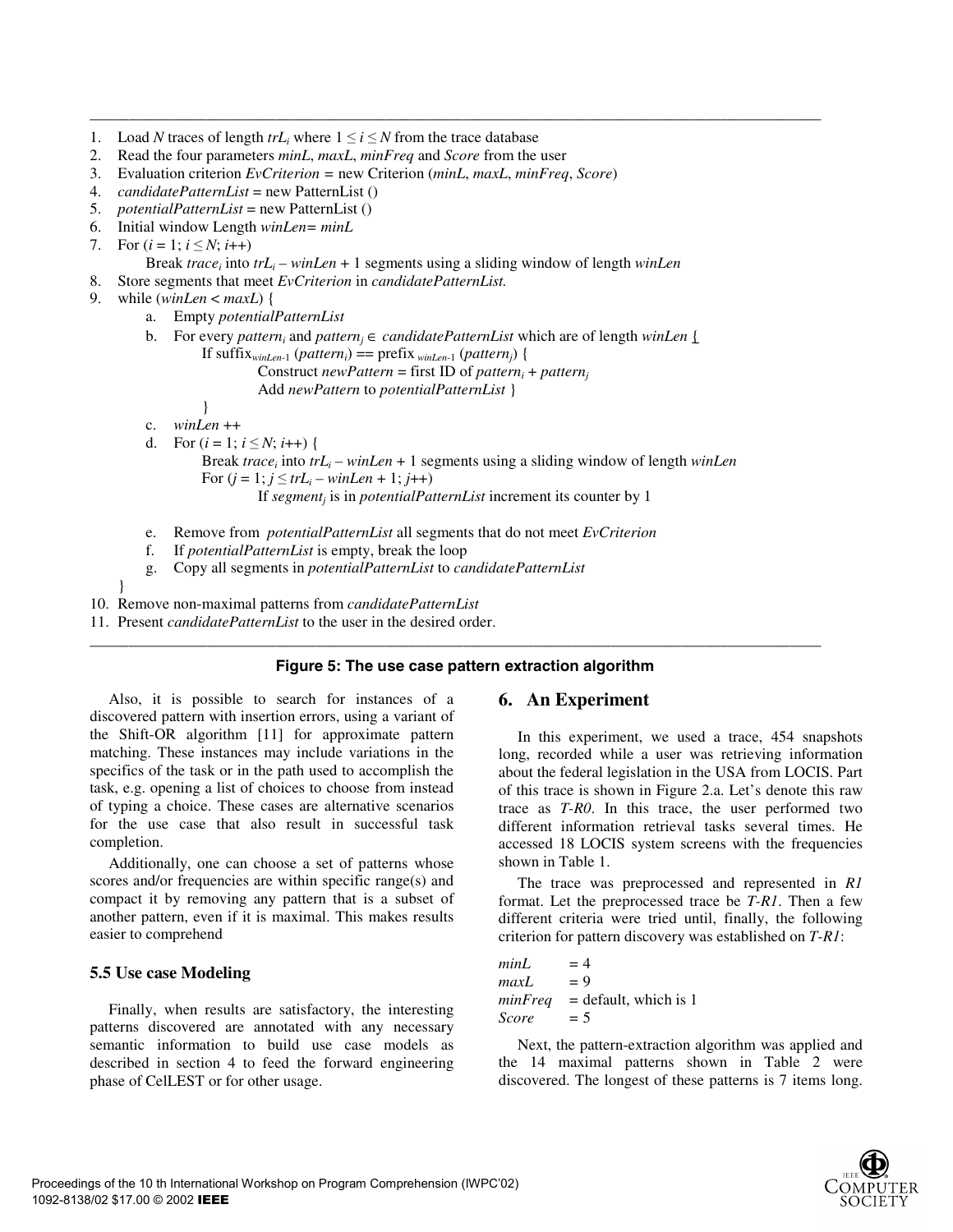The maximal pattern set was then compacted by removing patterns that are subsets of others. The patterns of the compact set are marked with a checkmark in Table 2. Note that  $a + sign$  is added to any pattern ID whose repetition count in *T-R1* is greater than 1 in some of the pattern instances.

Finally, sample instances of each pattern were reviewed to evaluate whether any of the resulting patterns corresponds fully or partially to an actual use case. This inspection revealed that two sub-patterns;  $4^{\text{+}}$ -5-6 $^{\text{+}}$ -7 $^{\text{+}}$ -8 $^{\text{+}}$ -9 and  $4^{+}$ -14-15<sup>+</sup>-6<sup>+</sup>-7<sup>+</sup>, are interesting and represent two different use cases. The first is a sub-pattern of pattern 3 in Table 2, and the second is a sub-pattern of pattern 4.

The first use case is described earlier in section 4 and its model is shown in Figure 3. In the second use case, the user browsed the desired part of the currently open library catalog. Then he issued a *select* command to retrieve some records from the catalog. The *select* command constructs separate subsets of results for the specified search term, each for a different search field, e.g. one for the records that have the search term in the title, one for the records that have it in the abstract, etc. Then, the user issued a *combine* command to merge some of these subsets together into one set using some logical operators. Finally he displayed brief information about the items in this set and selected some items to display their full or partial information.

We used the approximate pattern matching algorithm to look for instances of both of the discovered patterns with up to 3 insertion errors. None existed for the first pattern and these three were discovered for the second:

- $\bullet$  4<sup>+</sup>-14-15<sup>+</sup>-13-6<sup>+</sup>-7<sup>+</sup>
- $\bullet$  4<sup>+</sup>-14-11-15<sup>+</sup>-6<sup>+</sup>-7<sup>+</sup>
- $\bullet$   $4^{\text{+}}$ -11-14-15<sup>+</sup>-11-6<sup>+</sup>-7<sup>+</sup>

The extra screens; 11 and 13, are in italic. By checking them in Table 1, one can see that 11 is an "Error" screen, that results from mistakes in the command issued and 13 is "Display List" screen that lists the numbers of the federal bills in a results set if a *display* command was issued with the parameter */list*. Hence, the conclusion is that the first instance is a slightly different scenario for the use case with an extra step of displaying the content of the combined results set before displaying brief information about the items in the set. While the last two instances include some noise resulting from user mistakes.

In the context of the CelLEST method, the patterns discovered are augmented with the information exchange between the user and the system on each screen and then are used for automatic construction of a new task-centered GUI. However, these patterns can be used for other general or specific program comprehension tasks, e.g. system re-documentation, requirements recovery, building help systems, etc.

|             |  | Table 1: The LOCIS screens used in the |  |  |
|-------------|--|----------------------------------------|--|--|
| experiment. |  |                                        |  |  |

| <b>Screen</b><br>ID | <b>Screen Description</b>                   | <b>Frequency</b> |
|---------------------|---------------------------------------------|------------------|
| 1                   | Main LOCIS Menu                             | 5                |
| 2                   | Fed Leg Menu                                | 3                |
| 3                   | Welcome                                     | 3                |
| 4                   | <b>Browse Results</b>                       | 69               |
| 5                   | <b>Retrieve Results</b>                     | 31               |
| 6                   | <b>Brief Display</b>                        | 83               |
| 7                   | Display item page 1/1 or 1 <sup>st</sup> /n | 114              |
| 8                   | Display item page (2 or more/n)             | 29               |
| 9                   | Display item last page (n/n)                | 17               |
| 10                  | Help                                        | $\overline{c}$   |
| 11                  | Error                                       | 36               |
| 12                  | Search History                              | 20               |
| 13                  | Display List                                | 4                |
| 14                  | <b>Select Command Results Page</b>          | 13               |
| 15                  | <b>Combine Command Results Page</b>         | 14               |
| 16                  | Release Command Results Page                | 9                |
| 17                  | Comments & Logoff                           | 1                |
| 18                  | Goodbye                                     |                  |

**Table 2: The maximal patterns retrieved from the LOCIS trace. The patterns of the compact results set are marked with checkmarks.**

|                 | <b>Pattern</b>                                                                  | <b>Frequency Score</b> |      |  |
|-----------------|---------------------------------------------------------------------------------|------------------------|------|--|
| 1               | $4^{+}$ -5-6 <sup>+</sup> -7 <sup>+</sup>                                       | 10                     | 6.64 |  |
| $\overline{2}$  | $6^{+} - 7^{+} - 8^{+} - 9 - 7^{+}$                                             | 7                      | 6.52 |  |
| $\overline{3}$  | $4^{+}$ -5-6 <sup>+</sup> -7 <sup>+</sup> -8 <sup>+</sup> -9-7 <sup>+</sup>     | 5                      | 6.52 |  |
| $\overline{4}$  | $4^{+}$ -14-15 <sup>+</sup> -6 <sup>+</sup> -7 <sup>+</sup> -4 <sup>+</sup> -14 | 5                      | 6.52 |  |
| $\overline{5}$  | $7+8+9-7$                                                                       | 9                      | 6.34 |  |
| $\overline{6}$  | $7^{\text{+}} - 8^{\text{+}} - 9 - 7^{\text{+}} - 8^{\text{+}}$                 | 6                      | 6.00 |  |
| $\overline{7}$  | $7^{\text{+}} - 8^{\text{+}} - 9 - 7^{\text{+}} - 4^{\text{+}}$                 | 6                      | 6.00 |  |
| $\overline{8}$  | $4^{+}$ -14-15 <sup>+</sup> -6 <sup>+</sup> -7 <sup>+</sup>                     | 6                      | 6.00 |  |
| $\overline{9}$  | $4^{+}$ -14-15 <sup>+</sup> -6 <sup>+</sup>                                     | 8                      | 6.00 |  |
| $\overline{10}$ | $9 - 7 + (-4)^{+} - 5$                                                          | $\overline{7}$         | 5.61 |  |
| $\overline{11}$ | $7^{\text{+}} - 4^{\text{+}} - 5 - 6^{\text{+}} - 7^{\text{+}}$                 | 5                      | 5.39 |  |
| 12              | $6^{+} - 7^{+} - 4^{+} - 14 - 15^{+}$                                           | 5                      | 5.39 |  |
| 13              | $6^{+} - 7^{+} - 4^{+} - 14$                                                    | 6                      | 5.17 |  |
| 14              | $7^{\text{+}} - 4^{\text{+}} - 14 - 15^{\text{+}}$                              | 6                      | 5.17 |  |

## **7. Summary and Future Work**

In this paper, we discussed a behavior-analysis method for understanding the use cases of software applications. The assumption underlying this work is that inspecting "how the legacy application is actually used" can lead to understanding of "what uses it was intended to support" in the first place.

Our method is part of the CelLEST environment, developed to support legacy UI migration to Webaccessible platforms. It inspects traces of legacy screen